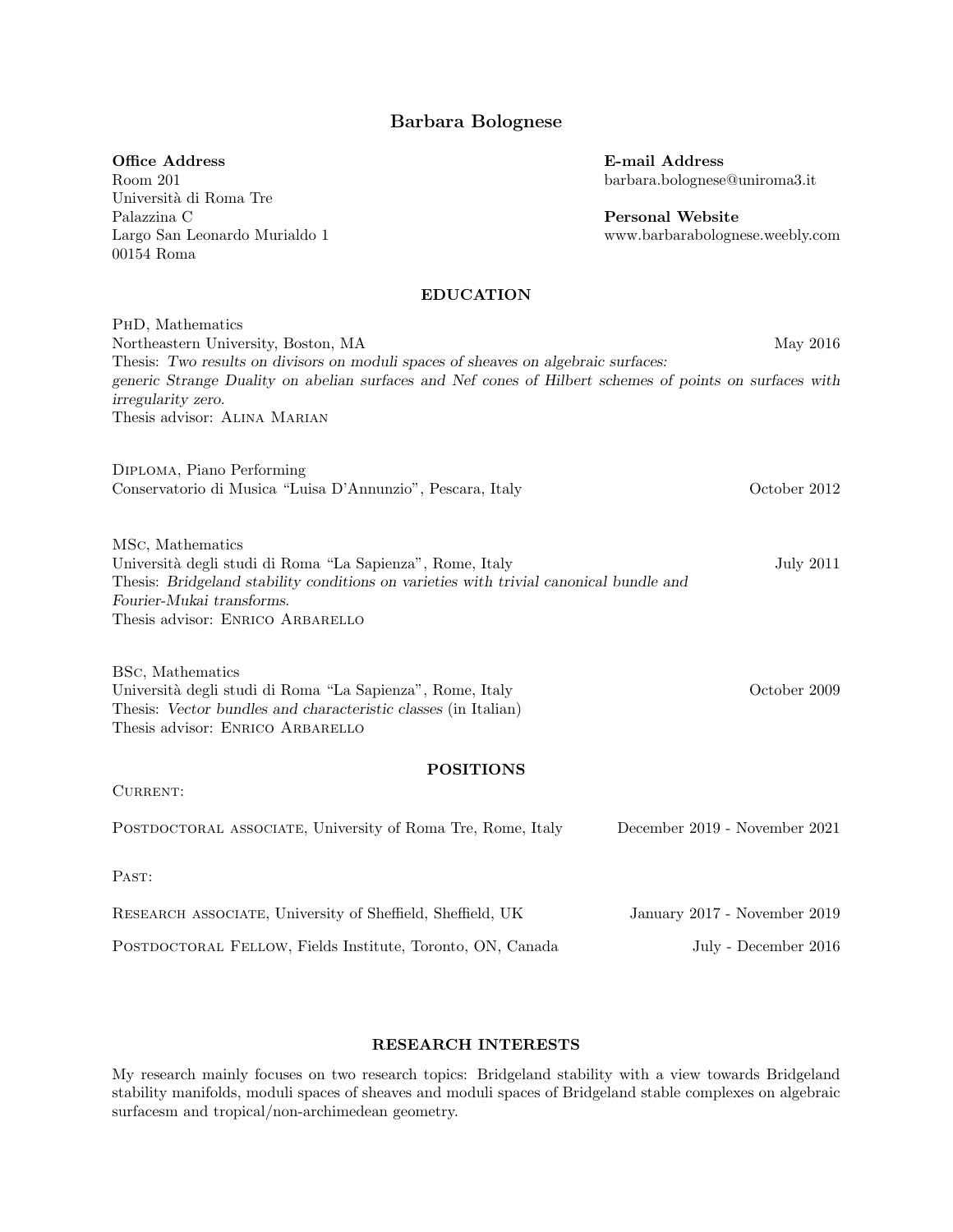### PREPRINTS

- 1. B. Bolognese and D. Fiorenza, Fullness of exceptional collections via stability conditions  $-A$  case study: the quadric threefold. <arXiv:2103.15205>
- 1. B. Bolognese, A local compactification of the Bridgeland stability manifold. <arXiv:2006.04189>

## PUBLICATIONS

- 1. B. Bolognese, M. Brandt, L. Chua, From Curves to Tropical Jacobians and Back. In: Smith G., Sturmfels B. (eds) Combinatorial Algebraic Geometry. Fields Institute Communications, vol 80. Springer, New York, NY (2017).
- 2. B. Bolognese, C. Harris, J. Jelisiejew, Equations and Tropicalization of Enriques Surfaces. In: Smith G., Sturmfels B. (eds) Combinatorial Algebraic Geometry. Fields Institute Communications, vol 80. Springer, New York, NY (2017).
- 3. B. Bolognese, J. Huizenga, Y. Lin, E. Riedl, B. Schmidt, M. Woolf, X. Zhao, Nef cones of Hilbert schemes of points. Algebra & Number Theory 10 (4), 907-930 (2016).
- 4. B. Benedetti, B. Bolognese, M. Varbaro, Regulating Hartshorne's connectedness theorem, J Algebr Comb (2017) 46: 33. https://doi.org/10.1007/s10801-017-0744-8.
- 5. B. Bolognese, A. Marian, D. Oprea and K. Yoshioka: On the strange duality conjecture for abelian surfaces II, J. Algebraic Geom. 26 (2017), 475-511.
- 6. B. Bolognese, Two results on divisors on moduli spaces of sheaves on algebraic surfaces: generic Strange Duality on abelian surfaces and Nef cones of Hilbert schemes of points on surfaces with irregularity zero. PhD Thesis. Northeastern Digital Repository.

#### TALKS

Invited talks in conferences:

- 1. VBAC Conference 2021 at Salamanca, June 13-17. Talk TBA.
- 2. Giornate di Geometria Algebrica, Gargnano sul Garda, April 27th-30th 2021. Talk Fullness of exceptional collections via stability conditions.
- 3. Universit`a di Bologna, sede di Ravenna, Workshop "EXARCHOS", January 22nd-24th 2020. Talk A partial compactification of the stability manifold.
- 4. Fields Institute, Retrospective Workshop on Combinatorial Algebraic Geometry, June 18th 22nd 2018. Talk On the connectivity of dual graphs of projective curves.
- 5. INdAM, Conference "Birational Geometry and Moduli Spaces", June 11th-15th 2018. Talk Nef cones of Hilbert schemes of points via Bridgeland stability.
- 6. University of Loughborough, LMS Regional Meeting and Workshop, September 18th-21st 2017. Talk Nef cones of Hilbert schemes of points via Bridgeland stability.
- 7. University of Oxford, COW (Cambridge, Oxford and Warwick) meeting, March 9th 2017. Talk Strange Duality on abelian surfaces.
- 8. CMS Winter Meeting at Niagara Falls, Section on Combinatorial Algebraic Geometry, December 4th, 2016. Talk On the connectivity of dual graphs of projective curves.
- 9. University of Rome "La Sapienza", Conference "Algebraic Geometry and Representation Theory in Rome", December 21st-23rd, 2015. Talk Strange duality on algebraic surfaces.

Invited mini-courses in conferences: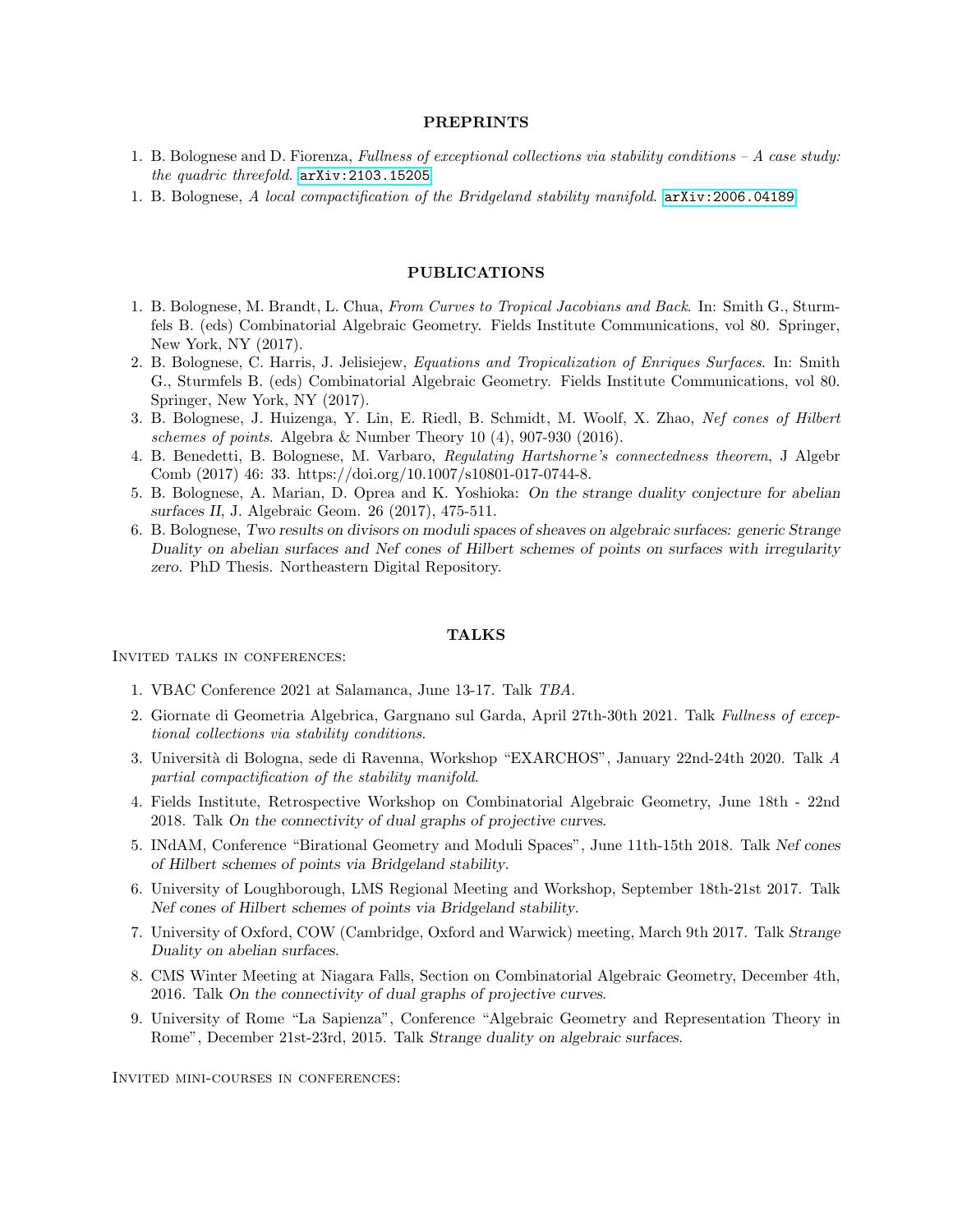- 1. April 2018: Bridgeland Stability Conditions on Surfaces. Five-hour intensive mini-course at the conference "Modern and Classical aspects of algebraic curves", Pedagogical University of Krakow.
- 2. January 2017: An introduction to Bridgeland stability conditions. Five-hour intensive minicourse at the "Introductory Workshop on Stability conditions, Quivers and DT invariants", University of Sheffield.

Invited talks in seminars:

- 1. University of Oslo, Algebraic Geometry Seminar, February 7th 2019. Talk Spaces of stability conditions and degenerations.
- 2. University of Birmingham, Algebraic Geometery Seminar, January 30th 2019. Talk Spaces of stability conditions and degenerations.
- 3. University of Plymouth, Algebraic Geometry Seminar, December 13th 2017. Talk The birational geometry of moduli spaces via Bridgeland stability.
- 4. University of Sheffield, Pure Math Colloquium, May 10th 2017. Talk On the connectivity of dual graphs of projective curves.
- 5. University of Warwick, Algebraic Geometry Seminar, March 7th 2016. Talk Nef cones of Hilbert schemes of points via Bridgeland stability.
- 6. Mc Master University, Algebra Seminar, November 7th, 2016. Talk On the connectivity of dual graphs of projective curves.
- 7. Fields Institute, Thematic program on Combinatorial Algebraic Geometry Seminar, October 11th, 2016. Talk Nef cones of Hilbert schemes of points on surfaces via Bridgeland stability conditions.
- 8. Colorado State University, FRAGMENT Seminar, September 28th, 2016. Talk Nef cones of Hilbert schemes of points on surfaces via Bridgeland stability conditions.
- 9. Boston College, Algebraic Geometry Seminar, January 28nd, 2016. Talk Generic Strange Duality on abelian surfaces.
- 10. University of Massachusetts Amherst, Valley Geometry Seminar, January 22nd, 2016. Talk Generic Strange Duality on abelian surfaces.
- 11. University of Utah, University of Utah Algebraic Geometry Seminar, December 8th, 2015. Talk Strange Duality on Algebraic Surfaces.
- 12. University of Miami, University of Miami Combinatorics Seminar, November 30th, 2015. Talk Dual graphs of projective curves.
- 13. Harvard University, Harvard-MIT Algebraic Geometry Seminar, April 7th, 2015. Talk Rank one Strange Duality on Abelian Surfaces.
- 14. Northeastern University, Geometry, Algebra, Singularities and Combinatorics Seminar, November 24th, 2014. Talk Generic Strange Duality on Abelian Surfaces.
- 15. Tufts University, Algebra and Geometry Seminar, November 4th, 2014. Talk Generic Strange Duality on Abelian Surfaces and Local Freeness of the Verlinde sheaves.

Informal/Expository:

- 1. University of Sheffield, Workshop on Stability, DT Invariants and Quiver Varieties, January 9-13, 2016. Five hour mini-course An introduction to Bridgeland Stability Conditions.
- 2. MIT-NEU Graduate Student Seminar on Moduli spaces of sheaves on K3 surfaces, April 2016. Talk Examples of hyperkaehler manifolds as moduli spaces of sheaves on K3 surfaces.
- 3. Northeastern Graduate Student Seminar, March 2nd, 2016. Talk A survival guide to moduli spaces.
- 4. MIT-NEU Graduate seminar on quiver varieties, April 28th, May 5th, May 8th, 2015. Talk An introduction to Hodge Theory.
- 5. MIT-NEU Graduate seminar on Quantum cohomology and Representation theory, February 3rd, February 10th 2014. Talk A general introduction to the Hilbert Scheme of Points on the plane.
- 6. Northeastern Graduate Student Seminar, October 2nd, 2014. Talk Generic Strange Duality and local freeness of the Verlinde sheaves over abelian surfaces.
- 7. Harvard AGLS Seminar, March 26th, 2014. Talk Generic Strange Duality and local freeness of the Verlinde sheaves over abelian surfaces.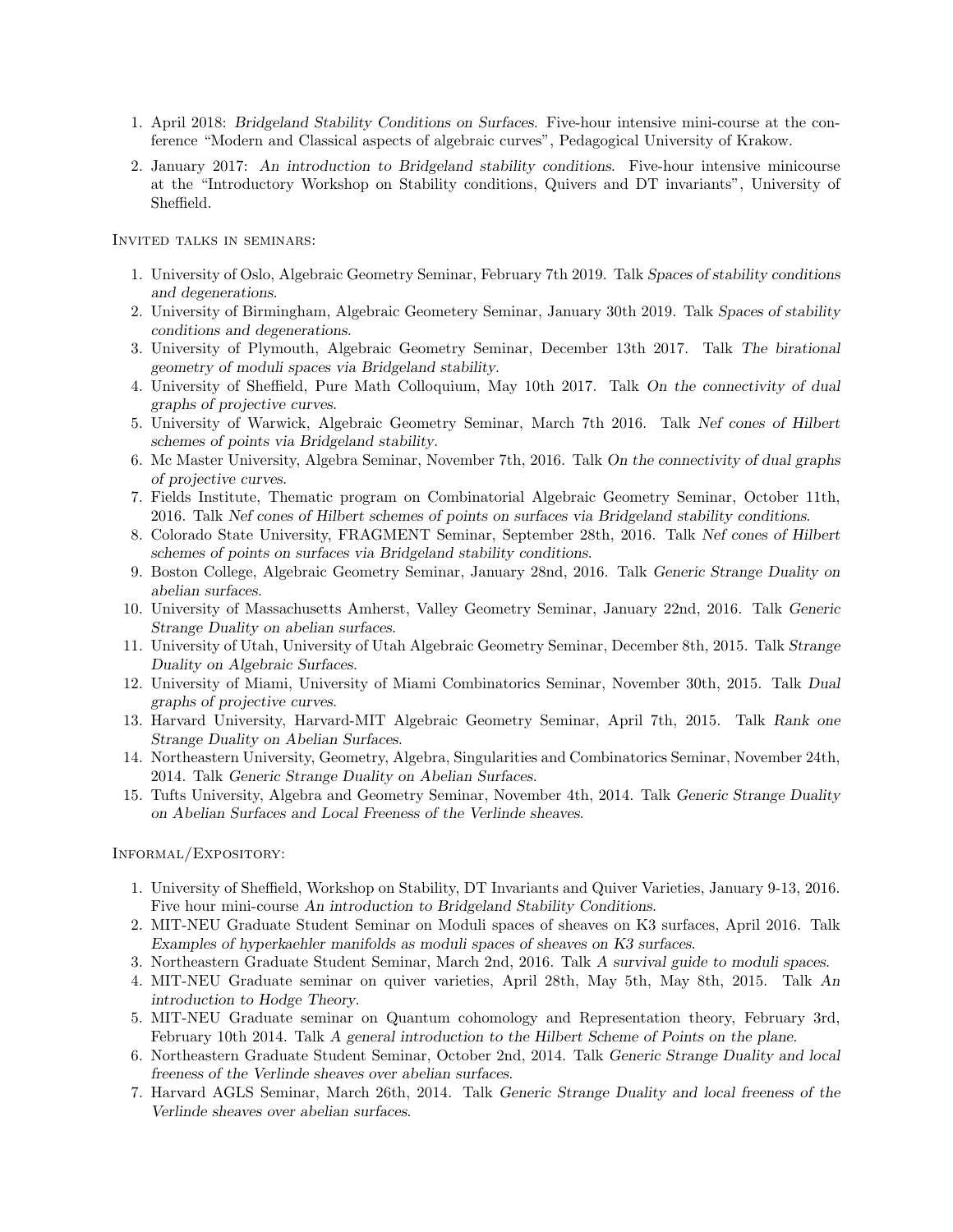- 8. MIT-NEU Graduate seminar on Quantum cohomology and Representation theory, Fall 2013. Talk Stable Maps and Quantum Cohomology.
- 9. Northeastern Graduate Student Seminar, April 9th, 2013. Talk Projectivity and birational geometry of the Bridgeland moduli spaces on a K3 surface.
- 10. MIT-NEU Cluster Algebras Seminar, October 27th, 2011. Talk Cluster Algebras from surfaces.

## TEACHING EXPERIENCE

University of Roma Tre:

Spring 2021: Esercitazioni per il corso di Algebra Lineare - GE110 Fall 2020: Esercitazioni per il corso di Geometria 2 - GE210 Spring 2020: Esercitazioni per il corso di Topologia - GE220

UNIVERSITY OF TOR VERGATA:

Spring 2019: 30 hour Graduate Course Bridgeland Stability Conditions

Northeastern University:

Fall 2015: Mathematical Thinking, Lecturer. Spring 2015: Mathematical Thinking, Lecturer. Fall 2014: Calculus 3, Teaching Assistant. Spring 2014: Mathematical Thinking, Lecturer. Fall 2013: Mathematical Thinking, Lecturer. Spring 2013: Mathematical Thinking, Lecturer. Fall 2012: Mathematical Thinking, Teaching Assistant. Spring 2012: Calculus 3, Teaching Assistant. Fall 2011: Calculus 3, Teaching Assistant.

### AWARDS

1. Northeastern University, Teaching Assistantship (since 2011)

2. Northeastern University, Special Provost Fellowship for University Excellence (since 2011)

### LANGUAGES

Italian (mother tongue), English (fluent), Spanish (good written and oral comprehension), French (good written comprehension), RUSSIAN (good written comprehension) and LATIN (good written comprehension).

# PROFESSIONAL ACTIVITIES

Seminars and conferences organized:

- 1. University of Roma Tre, Virtual Geometry Seminar, Fall2020-Spring2021, organizer.
- 2. Geometry in Pairs, University of Roma Tre, Fall 2019, co-organizer.
- 3. GLEN (Glasgow, Loughborough, Edinburgh and Nottingham) two-day workshop, Spring 2018, coorganizer.